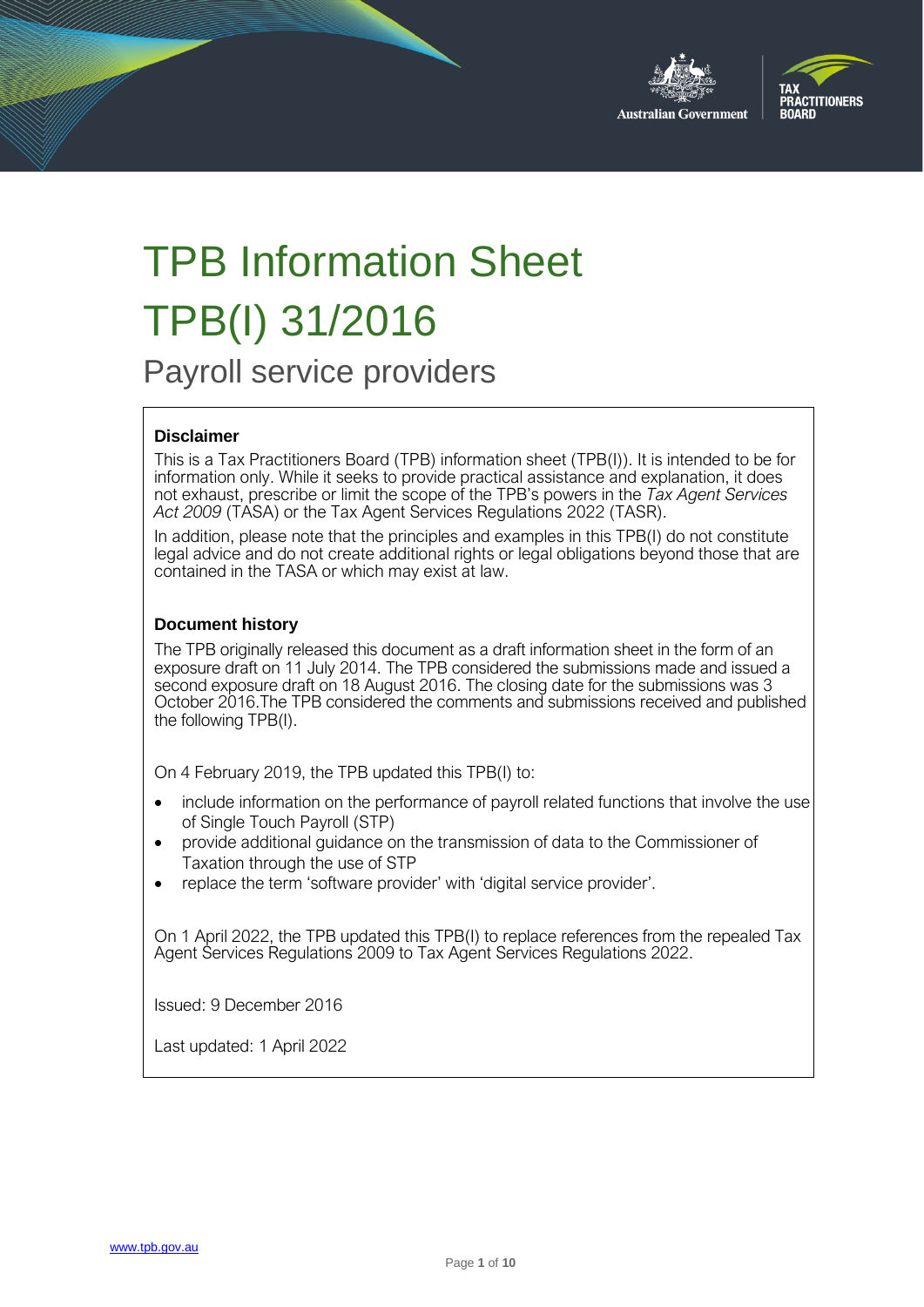## Payroll service providers

### Introduction

- 1. This information sheet (TPB(I)) has been prepared by the Tax Practitioners Board (TPB) to assist payroll service providers to understand the operation of the tax agent services regime and their responsibilities in relation to registration.
- 2. For the purposes of this TPB(I), the term 'payroll service provider' takes a broad interpretation and includes individuals or entities that process payroll, or perform payroll related functions, for clients in order to satisfy their clients' relevant tax related statutory requirements (see paragraphs 17 and 18 for more information regarding examples of services that may be provided by payroll services providers, and whether the payroll service provider needs to register with the TPB). The performance of payroll related functions may include the reporting of a 'pay event'<sup>1</sup> or an 'update event'<sup>2</sup> through the use of Single Touch Payroll (STP)<sup>3</sup> enabled software.
- 3. Ultimately, whether a payroll service provider needs to register with the TPB is a question of fact. This means that each situation will need to be considered on a case-by-case basis having regard to the facts and circumstances of the payroll service provider.
- 4. In this TPB(I), you will find the following information:
	- background about the tax agent services regime (paragraphs 5 to 16)
	- examples of circumstances where a payroll service provider does not need to register as a tax agent or BAS agent (paragraph 17)
	- examples of circumstances where a payroll service provider must register as a tax agent or BAS agent (paragraph 18)
	- options available to payroll service providers who need to register (paragraph 20), including information about the different eligibility pathways for registration.

### **Background**

- 5. The TPB administers a system for the registration of tax agents and BAS agents (collectively referred to as 'tax practitioners') under the *Tax Agent Services Act 2009* (TASA).
- 6. An individual, partnership or company must be registered as a tax practitioner to provide a 'tax agent service' or 'BAS service' for a fee or other reward (see paragraphs 9 to 16 for information on the meaning of 'tax agent service' and 'BAS service').

<sup>1</sup> A 'pay event' is the reporting of tax and superannuation information using STP enabled software.

<sup>&</sup>lt;sup>2</sup> An 'update event' is the reporting of changes to an employee's year to date amounts using STP enabled software.

<sup>&</sup>lt;sup>3</sup> Single Touch Payroll is a payroll reporting mechanism that allows employers to meet their reporting obligations to the Commissioner of Taxation using their own payroll or accounting software.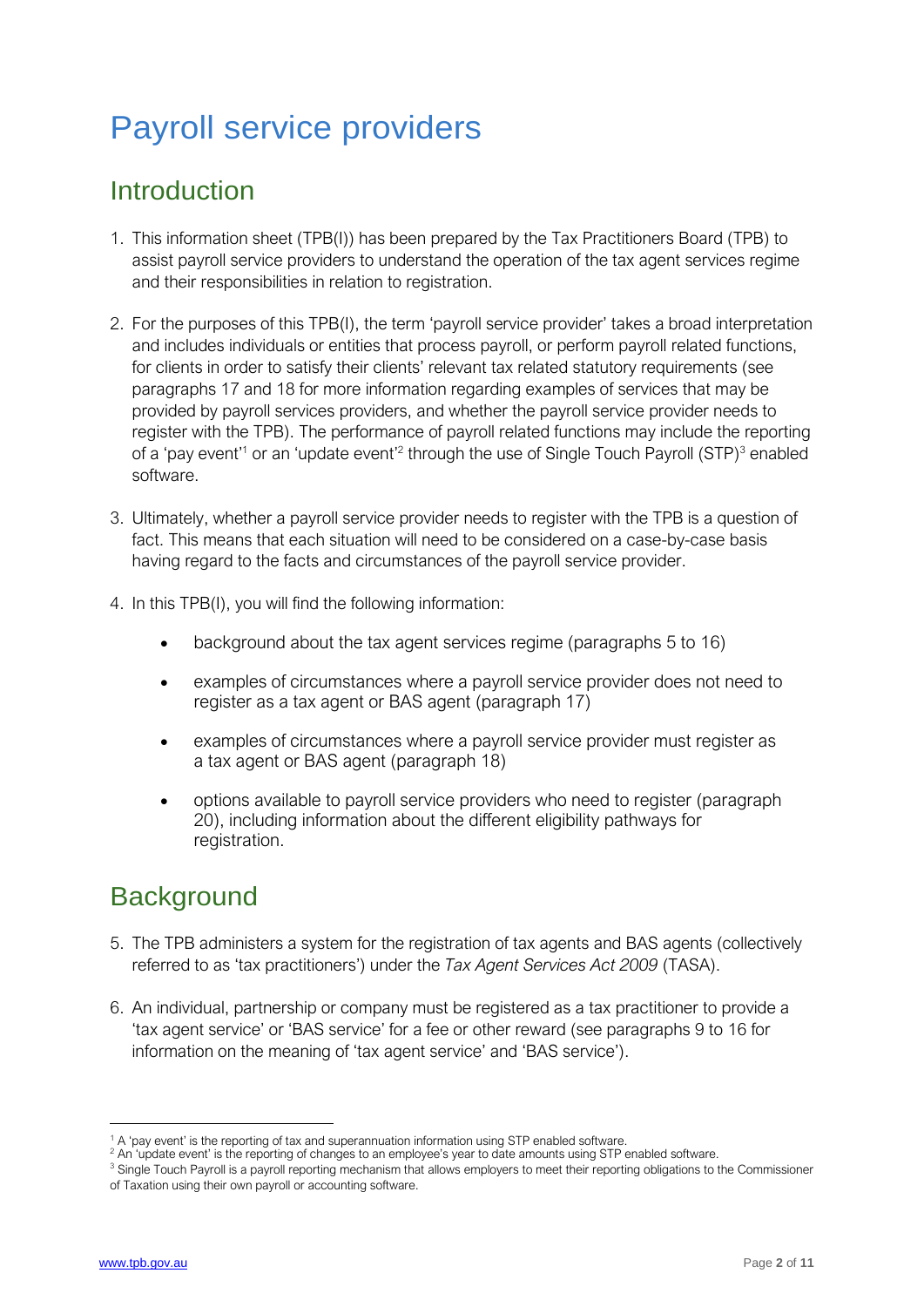- 7. It is important to note that the fee does not necessarily have to be separately charged to the client. It can form part of a package of services offered by the payroll service provider to the client.
- 8. There are no separate or specific legislative provisions relating to whether payroll service providers need to be registered under the TASA.

#### **Tax agent service**

- 9. A 'tax agent service' is any service that relates to:
	- ascertaining liabilities, obligations or entitlements of an entity that arise, or could arise, under a taxation law, or
	- advising an entity about liabilities, obligations or entitlements of the entity or another entity that arise, or could arise, under a taxation law, or
	- representing an entity in their dealings with the Commissioner of Taxation (Commissioner), and

that is provided in circumstances where the entity can reasonably be expected to rely on the service to satisfy liabilities or obligations, or to claim entitlements, that arise or could arise under a taxation law. 4

10. A tax agent service includes, but is not limited to:

- preparing or lodging a return, notice, statement, application or other document about a taxpayer's liabilities, obligations or entitlements under a taxation law
- giving a taxpayer advice about a taxation law that the taxpayer can reasonably be expected to rely upon to satisfy their taxation obligations
- dealing with the Commissioner on behalf of a taxpayer.
- 11. A taxation law includes BAS provisions and as such the definition of tax agent service includes BAS services.
- 12. Any decision about whether advice constitutes a tax agent service requires consideration of all the facts and circumstances to determine if the client can reasonably be expected to rely on that advice.

- *Income Tax Assessment Act 1936*
- *Income Tax Assessment Act 1997*
- *Superannuation Industry (Supervision) Act 1993*
- • *Fringe Benefits Tax Assessment Act 1986.* Taxation laws also include the TASA and regulations made under the TASA, for which the TPB has general administration.

<sup>&</sup>lt;sup>4</sup> Taxation law' includes any Act (including a part of an Act) of which the Commissioner of Taxation has general administration of, or any regulations made under such an Act. Key Acts include, but are not limited to, the: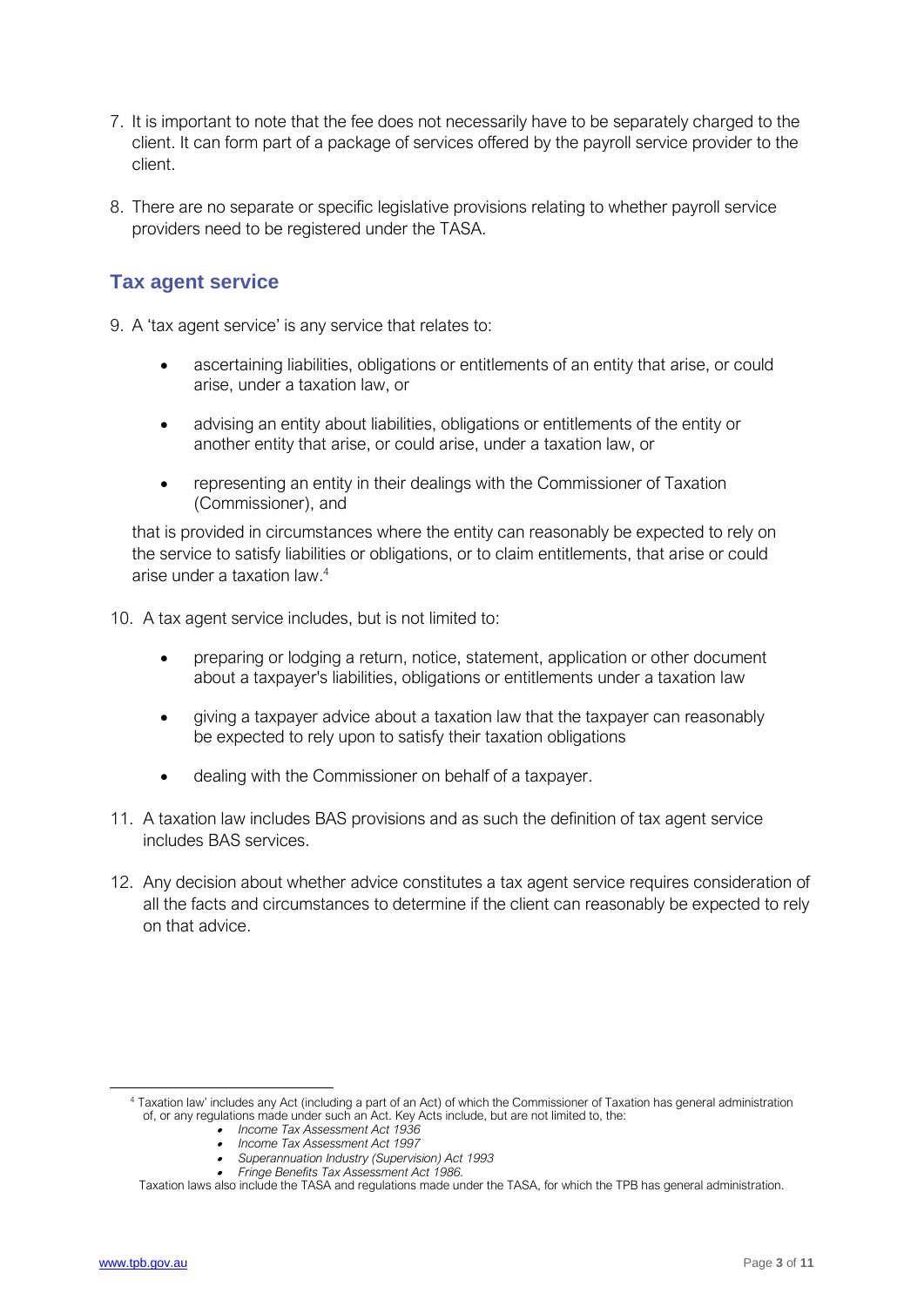13. Sometimes parties to a transaction might attempt to use disclaimers to deny that a tax agent service is being provided. While the TPB will consider a disclaimer in determining if a person could reasonably be expected to rely on a service, the mere existence of a disclaimer alone will not be determinative of whether any reliance was placed on the service and was reasonable. Evidence of other in-house practices and procedures that purport to limit the service may also be relevant, as may other evidence of the circumstances.

#### **BAS service**

- 14. A 'BAS service' is a 'tax agent service' that relates to:
	- ascertaining liabilities, obligations or entitlements of an entity that arise, or could arise, under a BAS provision, or
	- advising an entity about liabilities, obligations or entitlements of the entity or another entity that arise, or could arise, under a BAS provision, or
	- representing an entity in their dealings with the Commissioner in relation to a BAS provision, and

that is provided in circumstances where the entity can reasonably be expected to rely on the service to satisfy liabilities or obligations, or to claim entitlements, that arise or could arise under a BAS provision.<sup>5</sup>

- 15. A BAS service also includes any service which the TPB, by legislative instrument, specifies to be a BAS service.<sup>6</sup> On 5 November 2020, the TPB specified the following services to be a BAS service:
	- a service under the *Superannuation Guarantee (Administration) Act 1992* to the extent that they relate to a payroll function or payments to contractors
	- a service under the *Superannuation Guarantee Charge Act 1992*, including determining and reporting the superannuation guarantee shortfall amount and any associated administrative fees
	- dealing with superannuation payments made through a clearing house
	- completing and lodging the Taxable payments annual report to the (Australian Taxation Office (ATO), on behalf of a client
	- sending a tax file number declaration to the Commissioner, on behalf of a client
	- applying to the Australian Business Registrar for an Australian business number, on behalf of a client.<sup>7</sup>

<sup>5</sup> Under section 995-1 of the *Income Tax Assessment Act 1997*, BAS provisions means:

<sup>•</sup> Part VII of the *Fringe Benefits Tax Assessment Act 1986* (the collection and recovery of tax provisions), and

<sup>•</sup> Indirect tax laws, including goods and services tax law, wine equalisation tax law, luxury car tax law and fuel tax law

<sup>•</sup> Parts 2-5 and 2-10 in Schedule 1 to the *Taxation Administration Act 1953* (the pay as you go (PAYG) withholding and instalments systems).

 $6$  See subsection 90-10(1A) of the TASA.

<sup>7</sup> See section 5 of the *Tax Agent Services (Specified BAS Services) Instrument 2016.*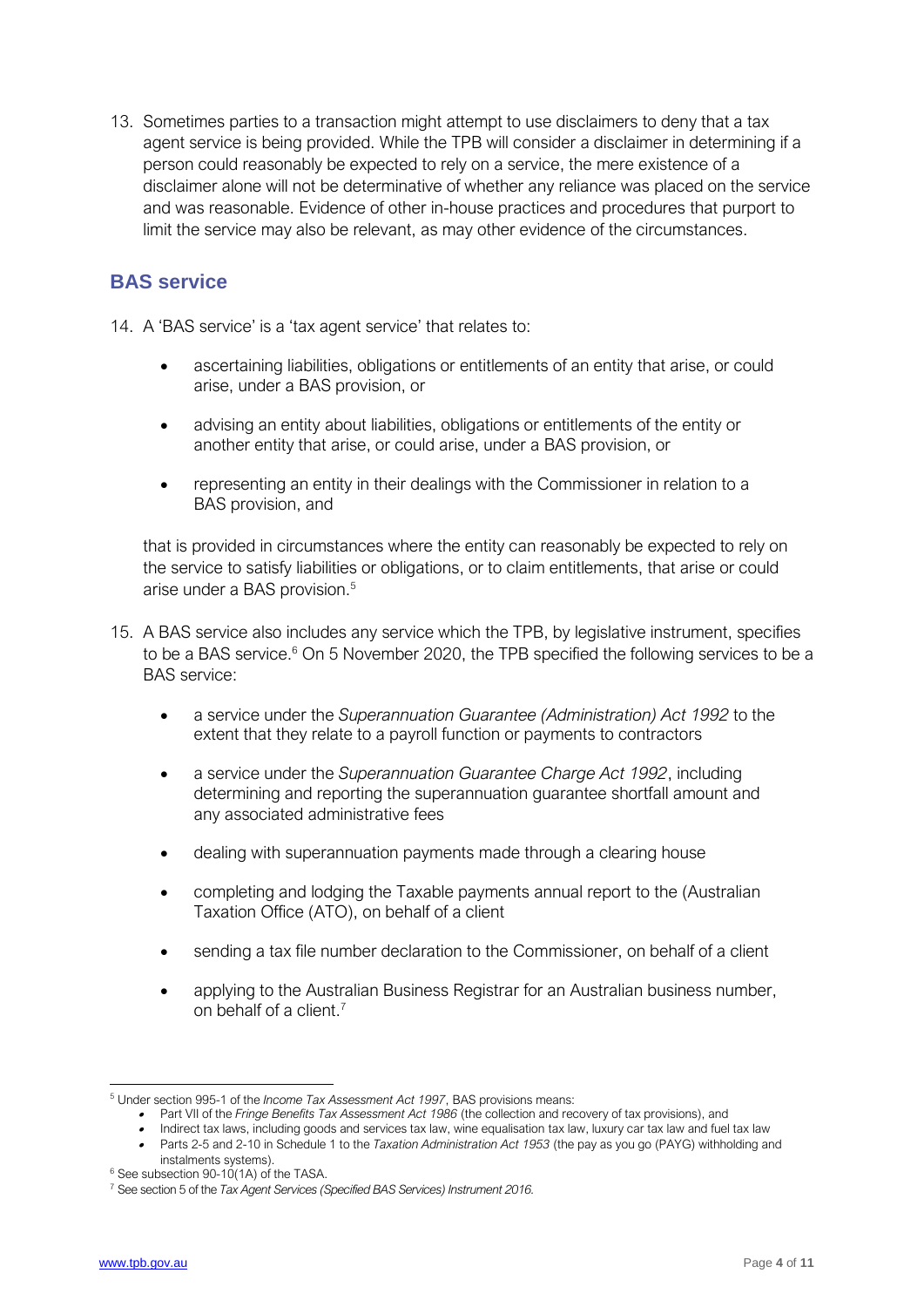- 16. A BAS service also includes, but is not limited to:
	- preparing or lodging an approved form about a taxpayer's liabilities, obligations or entitlements under a BAS provision
	- giving a taxpayer advice about a BAS provision that the taxpayer can reasonably be expected to rely upon to satisfy their obligations
	- dealing with the Commissioner on behalf of a taxpayer in relation to a BAS provision.

### Circumstances where a payroll service provider does not need to register as a tax practitioner

17. A payroll service provider does not need to register as a tax practitioner if:

- the services provided are considered to be 'in-house services'. This includes arrangements where there may be a cost recovery and/or shared services arrangement in place for the provision of the services by entities regarded as inhouse service providers
- the services are not provided for a fee or other reward
- the services provided do not meet the definition of tax agent service (which includes BAS service). Such services include, for example:
	- o data entry, providing the data entry does not require the interpretation or application of a taxation law
	- o coding of transactions based on instructions provided
	- o processing of payments
	- o the transmission of data to the Commissioner through Standard Business Reporting  $2$  (SBR2)<sup>8</sup> enabled software, providing the data transmission does not require the interpretation or application of a taxation law, as detailed in paragraphs 18 to 20
	- o preparing bank reconciliations
	- o determining State/Territory obligations or entitlements (including payroll tax and WorkCover).

#### **Transmission of data to the ATO**

18. For a payroll service provider to transmit data to the Commissioner, without being required to be registered with the TPB, the payroll service provider must ensure they have appropriate procedures/processes in place within the SBR2 enabled software to ensure that they are not regarded as providing a tax agent service (which includes a BAS service).

<sup>&</sup>lt;sup>8</sup> Standard Business Reporting (SBR) is a feature built into business/accounting software that uses the business transactions captured in business software to prepare reports. The platform is then used by digital service providers to transmit data to the ATO. SBR2 is the latest version of this electronic messaging service.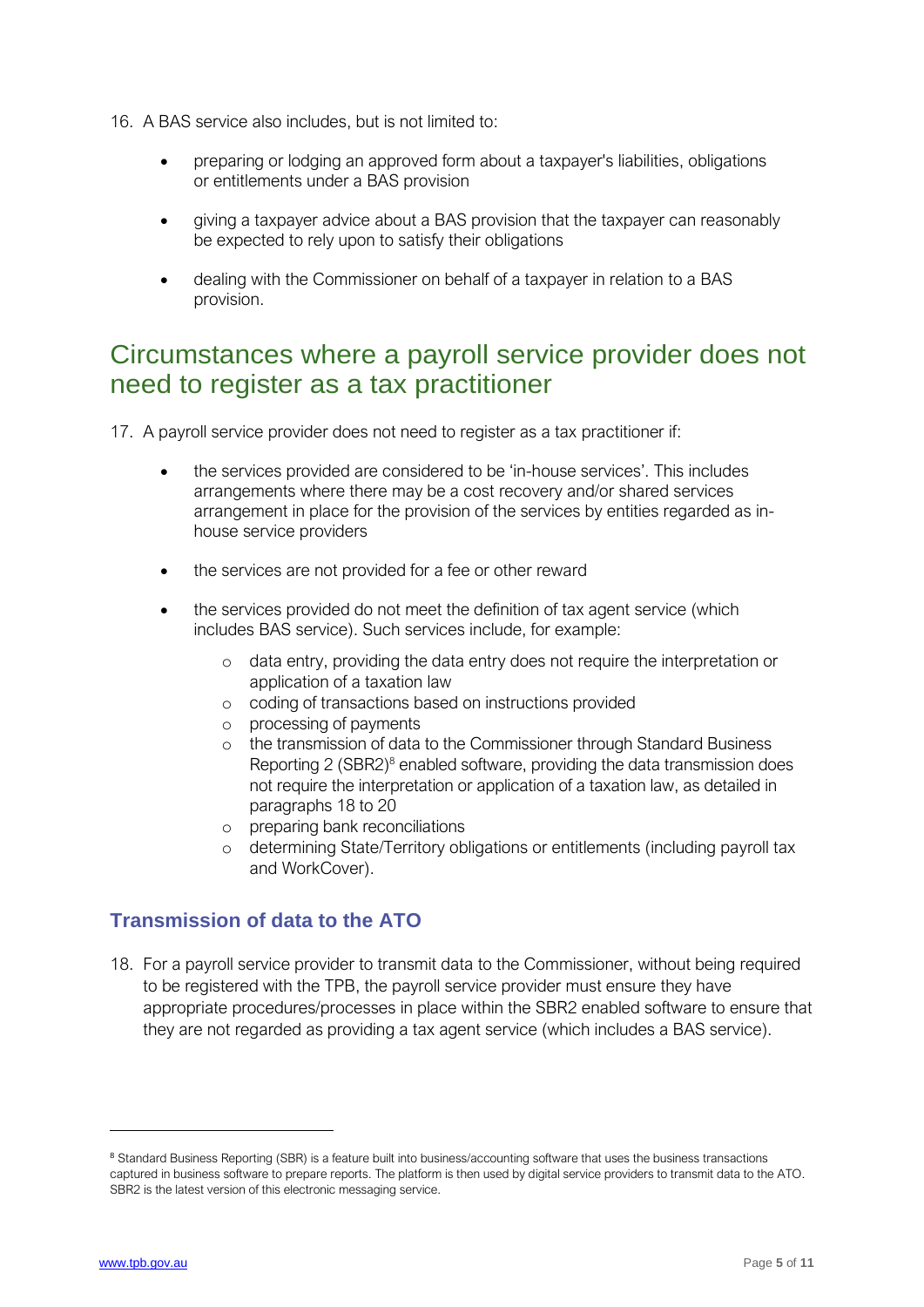- 19. Where a registered tax practitioner is not involved, such procedures/processes should include:
	- a. presenting the client, or an authorised person of the client, with the data that has been obtained, calculated and collated into the relevant form that is about to be transmitted to the Australian Taxation Office (ATO)
	- b. providing a mechanism for the client or authorised person to review the data about to be transmitted
	- c. providing a mechanism for the client or authorised person to verify the correctness and appropriateness of that data for transmission
	- d. the software retaining evidence of the verification as per subparagraph (c) above.
- 20. A modified process to that described in paragraph 19 above would be required where the process involves the business engaging a registered tax practitioner to use the business software to bring about the transmission to the ATO. In this situation, such procedures/process should include:
	- a. presenting the registered tax practitioner with the data that has been obtained, calculated and collated into the relevant form that is about to be transmitted to the ATO
	- b. providing a mechanism for the registered tax practitioner to review the data about to be transmitted
	- c. providing a mechanism for the registered tax practitioner and client or authorised person to verify the correctness and appropriateness of that data for transmission
	- d. the software retaining evidence of the verification as per subparagraph (c) above.
	- e. the TPB registration number of the registered tax practitioner as part of the transmission.<sup>9</sup>

### Circumstances where a payroll service provider must register as a tax practitioner

21. The following are examples of services that may be provided by a payroll service provider, which the TPB considers would most likely be covered by the definition of a tax agent service (including a BAS service) and therefore would require the payroll service provider to be registered.

#### Example 1 – A client outsources their entire payroll and accounts work to a payroll service provider.

In the provision of this service, the payroll service provider, which may include a digital service provider or a business process outsourcing provider, interprets and applies a taxation law, which includes a BAS provision, and/or represents the client in their dealings with the Commissioner and it would be reasonable to expect that their client will rely on those services. This includes circumstances where the payroll service provider reports employee payroll information through the use of STP enabled software.

<sup>9</sup> The TPB registration number of the tax practitioner and declaration that the information contained in the approved form to be transmitted to the ATO is required by the ATO before a transmission can occur.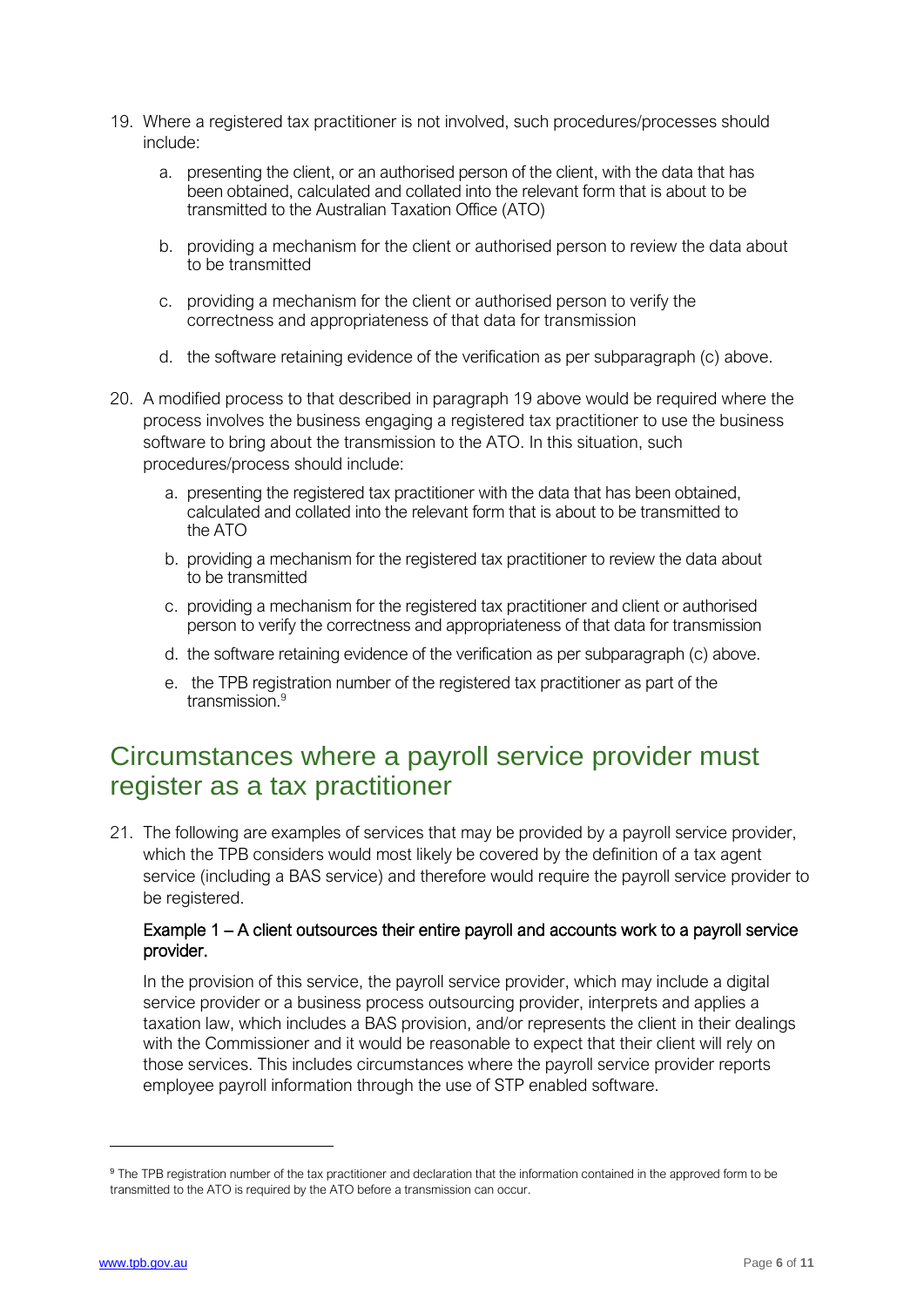#### Example 2 **─** A payroll service provider offers a help desk which provides customised advice to assist their client to meet a specific tax outcome.

For advice to constitute a tax agent service, the advice would need to relate to the client's particular circumstances and would require the interpretation of taxation laws. It must also be reasonable for the client to rely on the advice. If these conditions are met, such advice will be a tax agent service.

#### Example 3 **─** A payroll service provider undertakes a payroll compliance review for their client to ensure compliance with taxation obligations.

For the payroll compliance review to constitute a tax agent service, it would need to involve the payroll service provider providing an assessment and/or opinion as to whether their client is compliant with their taxation obligations under one or more taxation laws.

#### Example 4 **─** A payroll service provider offers tax related advice to their client that is specific to the client's circumstances.

For the advice to constitute a tax agent service, it would need to relate to the client's particular circumstances and would require the interpretation of taxation laws. It must also be reasonable to expect the client to rely on the advice. The advice may be verbal or written. Examples of tax related advice typically provided by payroll service providers that would require registration include advice regarding:

- PAYG withholding liability
- Superannuation Guarantee obligations
- fringe benefits tax laws
- termination and redundancy payments.

#### Example 5 - A payroll service provider prepares and/or lodges documents with the ATO on behalf of their client.

The preparation and/or lodgement of documents with the ATO, including the reporting of employee payroll information through the use of STP enabled software, on behalf of a client is a tax agent service and will require the payroll service provider to be registered.

#### Example 6 - A payroll service provider deals with the Commissioner on behalf of their client.

For this type of activity to constitute a tax agent service, it must involve the payroll service provider dealing with the Commissioner on behalf of a client in respect of a taxation law. This may include the reporting of employee payment information, pay as you go (PAYG) withholding amounts and superannuation liability information to the Commissioner through the use of STP enabled software.

22. If an unregistered payroll service provider provides a tax agent service or BAS service for a fee or other reward, they may contravene a civil penalty provision in the TASA. In this case, the TPB may apply to the Federal Court for an order requiring the payroll service provider to pay a civil penalty, or may seek an injunction to restrain the payroll service provider from engaging in the unregistered conduct.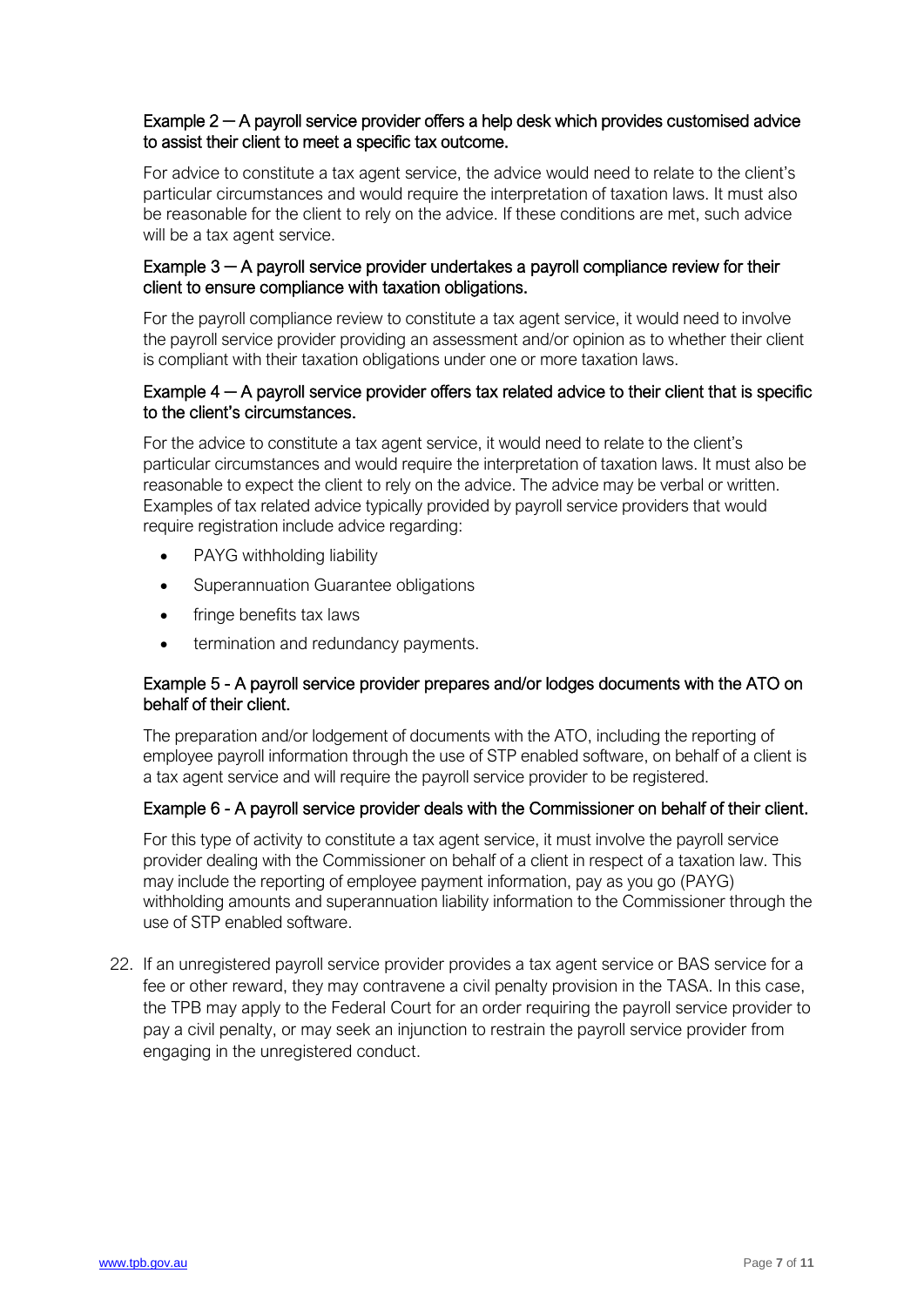### Options available to payroll service providers who need to register

23. If a payroll service provider intends to provide a tax agent service or a BAS service for a fee or other reward, the following options are available:

#### a) Subject to meeting the eligibility requirements, the payroll service provider could register as a tax agent or BAS agent

For registration as an individual, the payroll service provider will need to meet qualifications and experience requirements, and other requirements such as being a fit and proper person. 10

For partnership and company registration, the payroll service provider will need to ensure that it has a sufficient number of registered individuals, being registered tax or BAS agents, to provide services to a competent standard and to carry out necessary supervisory arrangements.

For information about how to register, see [www.tpb.gov.au/registration](http://www.tpb.gov.au/registration)

#### b) Engage a registered tax agent or BAS agent to provide tax agent services and work under the supervision and control of the registered agent entity

The alternative to registering as a tax agent or BAS agent is to engage a registered tax practitioner to provide the tax agent services, and to work under the tax practitioner's supervision and control as an employee or contractor.

For more information about contractors, refer to the TPB information sheet *[TPB\(I\)](https://www.tpb.gov.au/contractors-tpb-information-sheet-tpbi-132012)  [13/2012 Contractors.](https://www.tpb.gov.au/contractors-tpb-information-sheet-tpbi-132012)*

For more information about supervision, refer to *[TPB\(I\) 36/2021 Supervisory](https://www.tpb.gov.au/tpbi-362021-supervisory-arrangements-under-tax-agent-services-act-2009)  [arrangements under the Tax Agent Services Act 2009](https://www.tpb.gov.au/tpbi-362021-supervisory-arrangements-under-tax-agent-services-act-2009)*.

 $10$  For a summary of the qualifications and experience requirements for registration as an individual tax agent and BAS agent, see Appendix A to this TPB(I).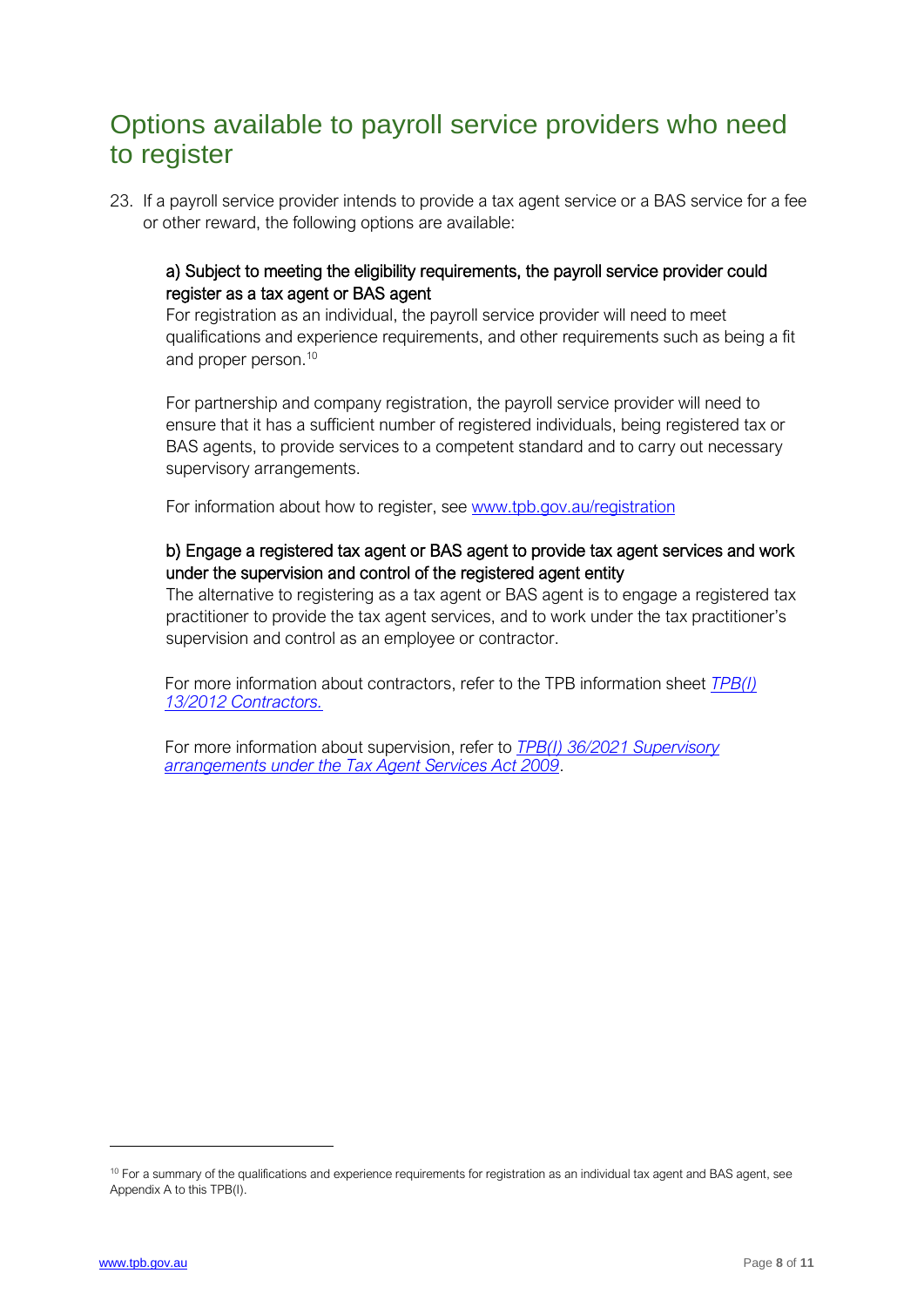### Appendix A – Summary of the qualifications and experience options for registering as an individual tax agent or BAS agent

The following tables contain a summary of options regarding the qualifications and experience requirements for registering as a tax agent or BAS agent. Individual applicants must meet one of the options in relation to the registration type they are seeking.

#### Summary of qualification and experience requirements for registration (including renewal) as a BAS agent (only ONE item needs to be satisfied)

|                                                                             | <b>Accounting qualifications</b>                                                                                      | Membership of a professional association                                                                                                                                                                                                                       |  |  |
|-----------------------------------------------------------------------------|-----------------------------------------------------------------------------------------------------------------------|----------------------------------------------------------------------------------------------------------------------------------------------------------------------------------------------------------------------------------------------------------------|--|--|
| Item $11$                                                                   | 101                                                                                                                   | 102                                                                                                                                                                                                                                                            |  |  |
| <b>Primary qualification</b>                                                | IV Financial Services (Accounting) <sup>12</sup> from a registered training<br>organisation or equivalent institution | At least a Certificate IV Financial Services (Bookkeeping) or Certificate At least a Certificate IV Financial Services (Bookkeeping) or Certificate IV<br>Financial Services (Accounting) from a registered training organisation or<br>equivalent institution |  |  |
| Board approved course in basic GST/BAS<br>taxation principles <sup>13</sup> | Required                                                                                                              | Required                                                                                                                                                                                                                                                       |  |  |
| Membership of a professional association                                    | Not required                                                                                                          | Voting member of a recognised tax agent or BAS agent association <sup>14</sup>                                                                                                                                                                                 |  |  |
| Relevant experience <sup>15</sup>                                           | At least 1,400 hours of relevant experience in the past four years                                                    | At least 1,000 hours of relevant experience in the past four years                                                                                                                                                                                             |  |  |

<sup>14</sup> See *List of recognised [tax agent and BAS agent associations](https://www.tpb.gov.au/recognised-professional-associations)*

<sup>&</sup>lt;sup>11</sup> See Schedule 2, Part 1 of the Tax Agent Services Regulations 2022 (TASR)

<sup>&</sup>lt;sup>12</sup> Relevantly for payroll service providers. FNS50417 Diploma of Payroll Services, has been approved by the TPB as satisfying this requirement

<sup>&</sup>lt;sup>13</sup> Applicants will need to have both the 'Carry out business activity and instalment activity statement tasks' and 'Establish and maintain a payroll system' BAS units in the Certificate IV Financial Services (Bookkeeping) or (Accounting) courses, in either the FNS04 or FNS10 Financial Services Training Package, to satisfy the Board approved course in basic GST/BAS taxation principles or be able to demonstrate this content has been studied in another successfully completed course. If the BAS units are part of the FNS04 Training Package, applicants will need to demonstrate knowledge of the *Tax Agent Services Act 2009* and in particular the Code of Professional Conduct. See TPB Information Sheet *[TPB\(1\) 04/2011 BAS agent educational](https://www.tpb.gov.au/bas-agent-educational-qualification-requirements-tpb-information-sheet-tpbi-042011) [qualification requirements.](https://www.tpb.gov.au/bas-agent-educational-qualification-requirements-tpb-information-sheet-tpbi-042011)*

<sup>&</sup>lt;sup>15</sup> See Item 103 in Schedule 2, Part 1 of the Tax Agent Services Regulations 2022.